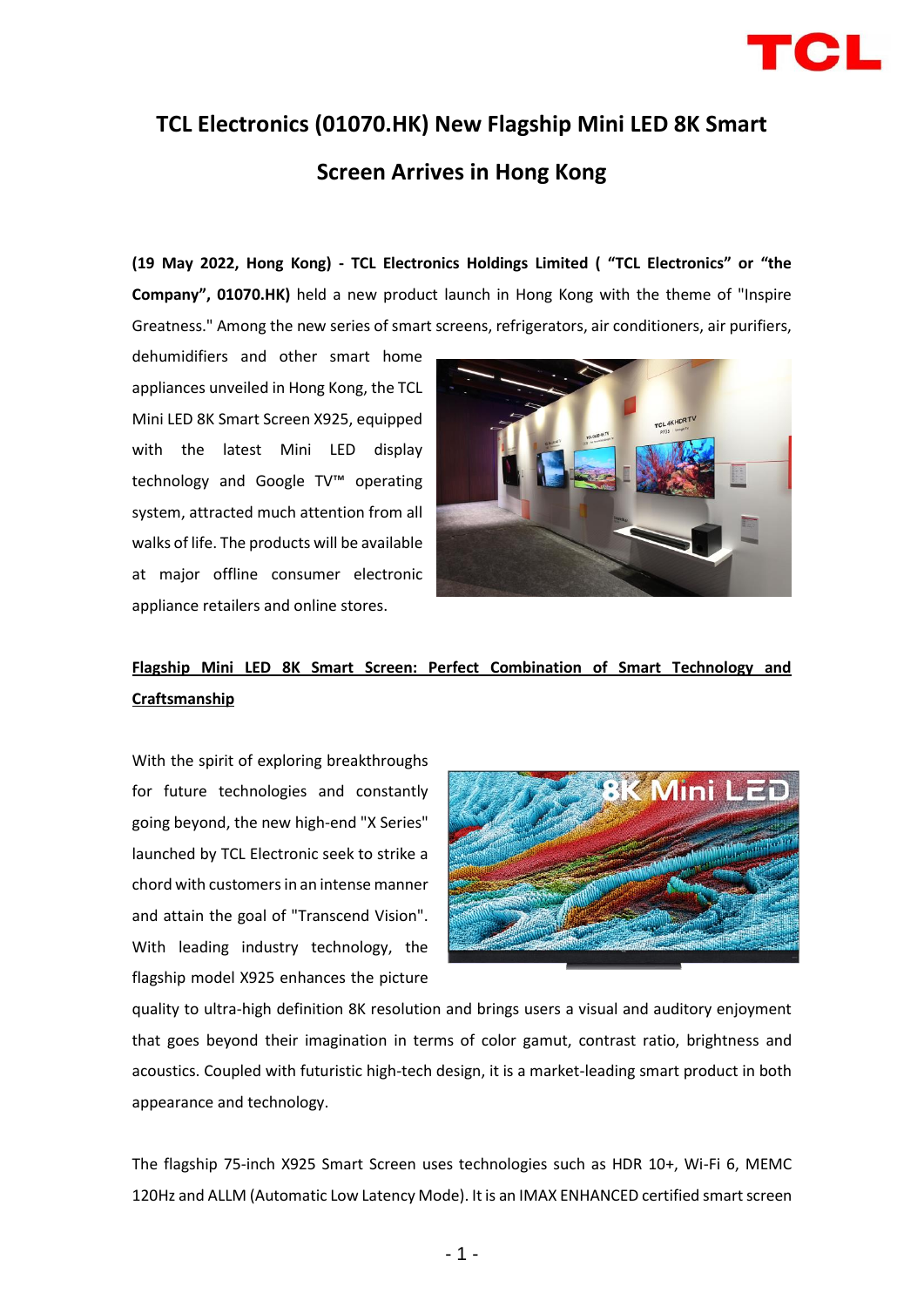

that aims to bring users the ultimate picture quality experience. Equipped with a HDMI 2.1 interface, X925 can deliver up to 4K resolution at a 120Hz refresh rate, allowing the players of new generation gaming consoles to have an extraordinarily smooth entertainment experience.

In terms of sound effect, X925 uses a 2.1-Channel Onkyo sound system with two up-firing speakers that allow users to get a Dolby Atoms experience with greatly enhanced surround sound. In terms of design, the X925 adopts a very stylish bezel-less design so that users can focus more on the content played on the smart screen and have a better sense of visual presence. And the simply designed ultra-thin metal body implies high taste for life.

### TCL X925 Mini LED 8K Smart Screen Suggested Retail Price HK\$79,800

#### **TCL Mini LED Smart Screen C835: All-round Smart Screen that Meet All Your Expectations**

As an all-round smart screen, C835 not only uses the TCL Mini LED local dimming technology to achieve high contrast ratio and color rendering through multi-zone lighting control, but also offers 4K resolution at a 144Hz refresh rate, which is the highest specification in the market. Meanwhile, for users who value gaming experience, the C835 Smart Screen uses HDMI 2.1, Game Master, 144Hz VRR, MEMC 120Hz, Dolby Vision IQ, Local Dimming, FreeSync™ Premium and other technologies to enable users to enjoy superior picture quality while getting a smoother gaming experience. In addition, the C835 is equipped with TCL Health Hub, which allows users to synchronize their sports with their smart screen at home. It can satisfy various needs of family members: watching movies, playing games, bodybuilding and working, etc..

TCL Mini LED 4K Smart Screen C835 is available in two sizes: 55-inch and 65-inch. Suggested Retail Price for 65C835: \$32,800 Suggested Retail Price for 55C835: \$20,800

#### **All-Round Smart Home Appliances: Aesthetical Design Fits Every Space**

In addition to the new smart screen series, TCL Electronics also launched a series of smart home appliances to bring a full range of smart living experience to Hong Kong consumers, including

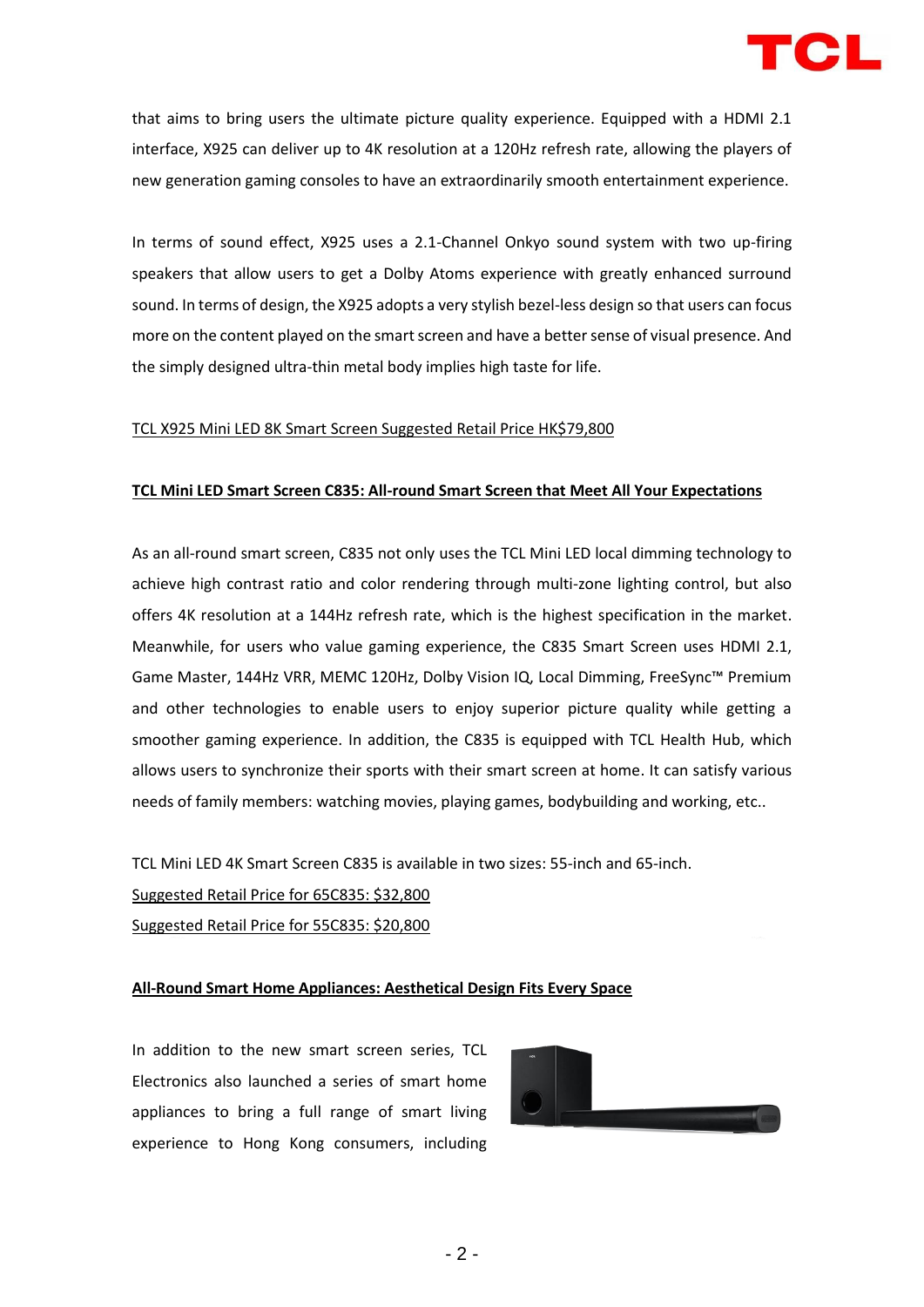

smart air conditioners, refrigerators, air fresheners and dehumidifiers. These products can not only provide superior services but also improve home design.



In 2021, with strong international brand power and extensive global channel resources, TCL Electronics developed all-category IoT products and launched globally a full range of smart home appliances such as refrigerators, washing machines and air conditioners. The Company has further improved its intelligent IoT ecosystem so that together TCL products can bring more

comfort, more convenience and better enjoyment to global consumers. In the future, TCL will continue to leverage its brand and channel advantages and further promote its all-category smart products in the global market.

- The End -